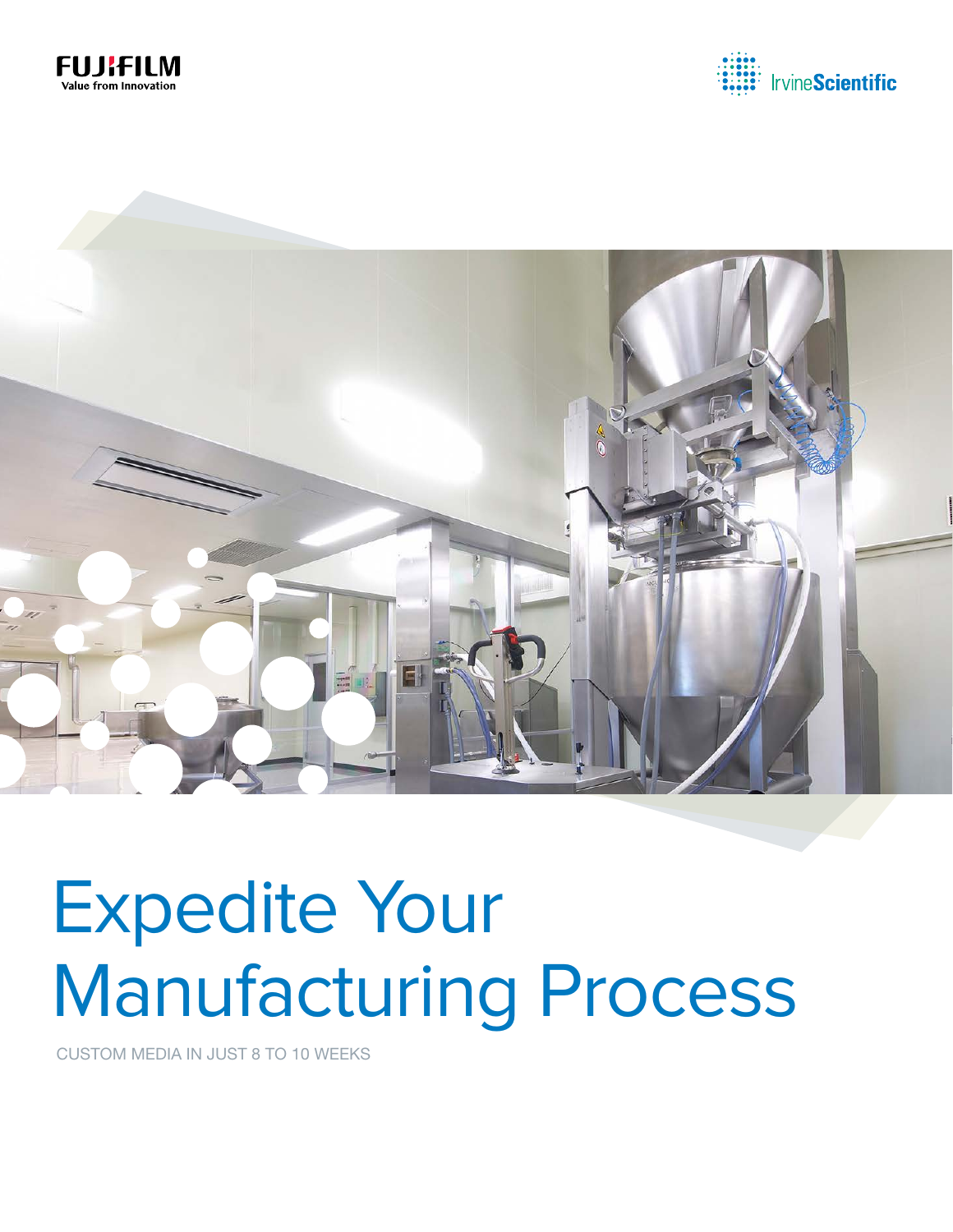### Expediting Customized, High-quality Media Production

FUJIFILM Irvine Scientific, a world leader in the innovation, manufacturing, and distribution of cell culture media, delivers ready-made and custom media solutions to support a range of needs and applications. We support the biopharmaceutical, vaccine, and cell therapy industries at every step of the journey—from small-scale prototyping to full commercial production.

### Dual international facilities provide a reliable, efficient supply

- Custom media orders completed in just 8–10 weeks—the fastest industry turnaround time
- Large-scale cGMP manufacturing of dry powder up to 7,000 kg and liquid media up to 10,000 L
- Quality Management System and Raw Material Program to meet quality requirements
- cGMP, FDA, and ISO 13485:2016 certified and inspected facilities
- Raw material supply chain controls and CIP/COP purified water
- Animal component-free (ACF) manufacturing with dedicated ACF production space

#### Express Media Service delivers small batches quickly for ultimate prototype support

Prototypes play a critical role in media development. With the Express Media Service (EMS), our laboratory becomes a virtual extension of your own, offering you flexible, small-scale media production, as well as accessibility to our dedicated EMS R&D team for formula review and consultation.

The EMS program is ideally suited for:

- Scale-down modeling
- Small-scale process development prior to scale-up
- Troubleshooting and media screening of custom products
- Critical raw material evaluation
- Formula development and optimization

### The FUJIFILM Irvine Scientific advantage

- Unparalleled industry insight
- State-of-the-art manufacturing
- Industry-leading turnaround times
- Superior customer service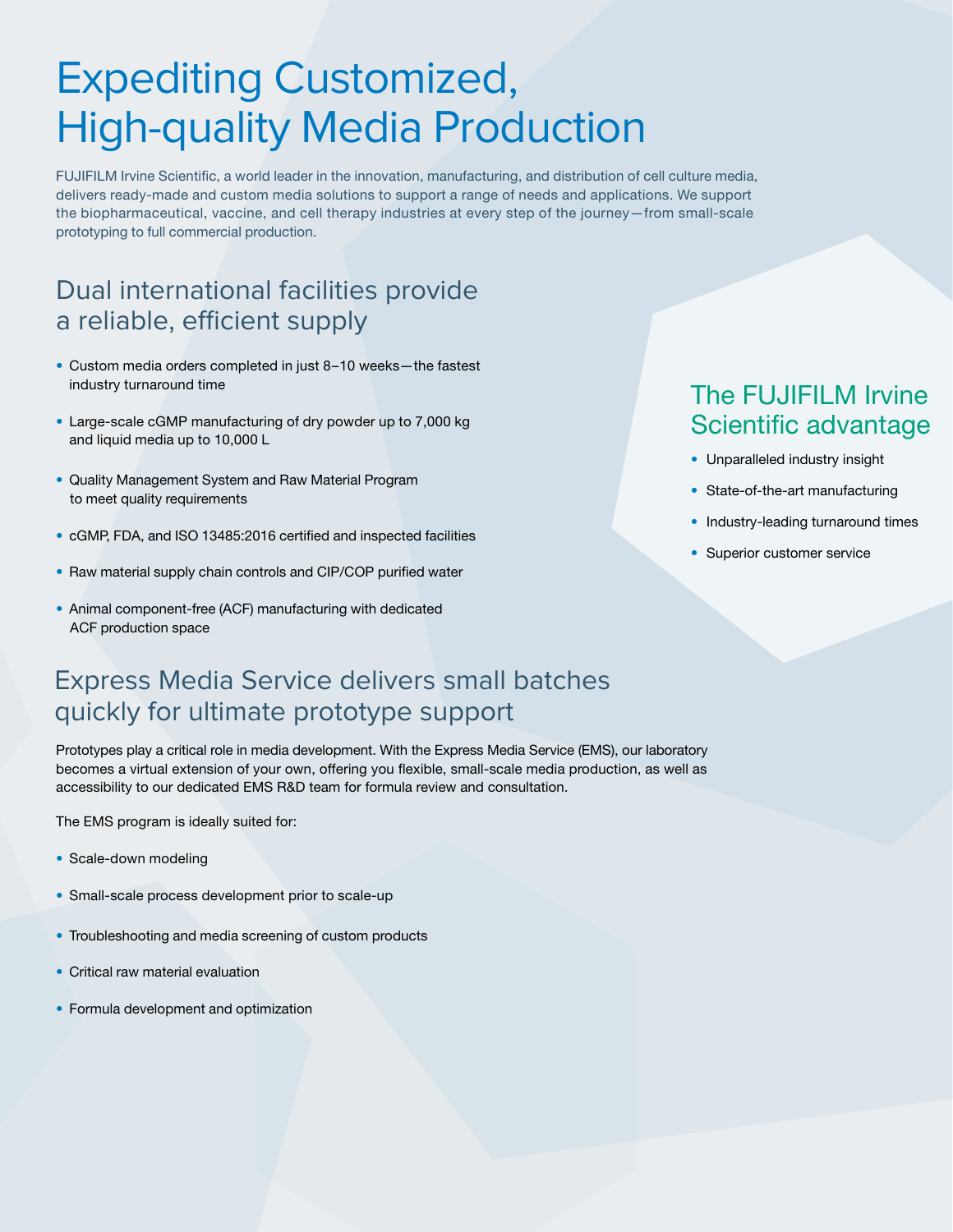### Supporting Your Commercial Manufacturing Needs With Expanded Production Capabilities

The expansion of our California manufacturing facility included the addition of a 12,000 L dry powder blender targeted to support the demand for large-scale, single batch production of dry powder media.

The large-scale blender uses the same proven tumble-blend technology we have relied upon in the past, which protects delicate raw materials and produces homogeneous blending of media components and extremely reproducible results.

#### Key Benefits:

- Larger batch sizes reduce concerns regarding variation between lots
- Homogeneous blends of media and extremely reproducible results
- A closed-loop, wash-in-place system that minimizes the risk of environmental or carry-over contamination between batches
- A fully-contained and closed blending process with no internal moving parts
- Material transferred by gravity-charging and discharging, which minimizes the risk of thermal damage or de-blending